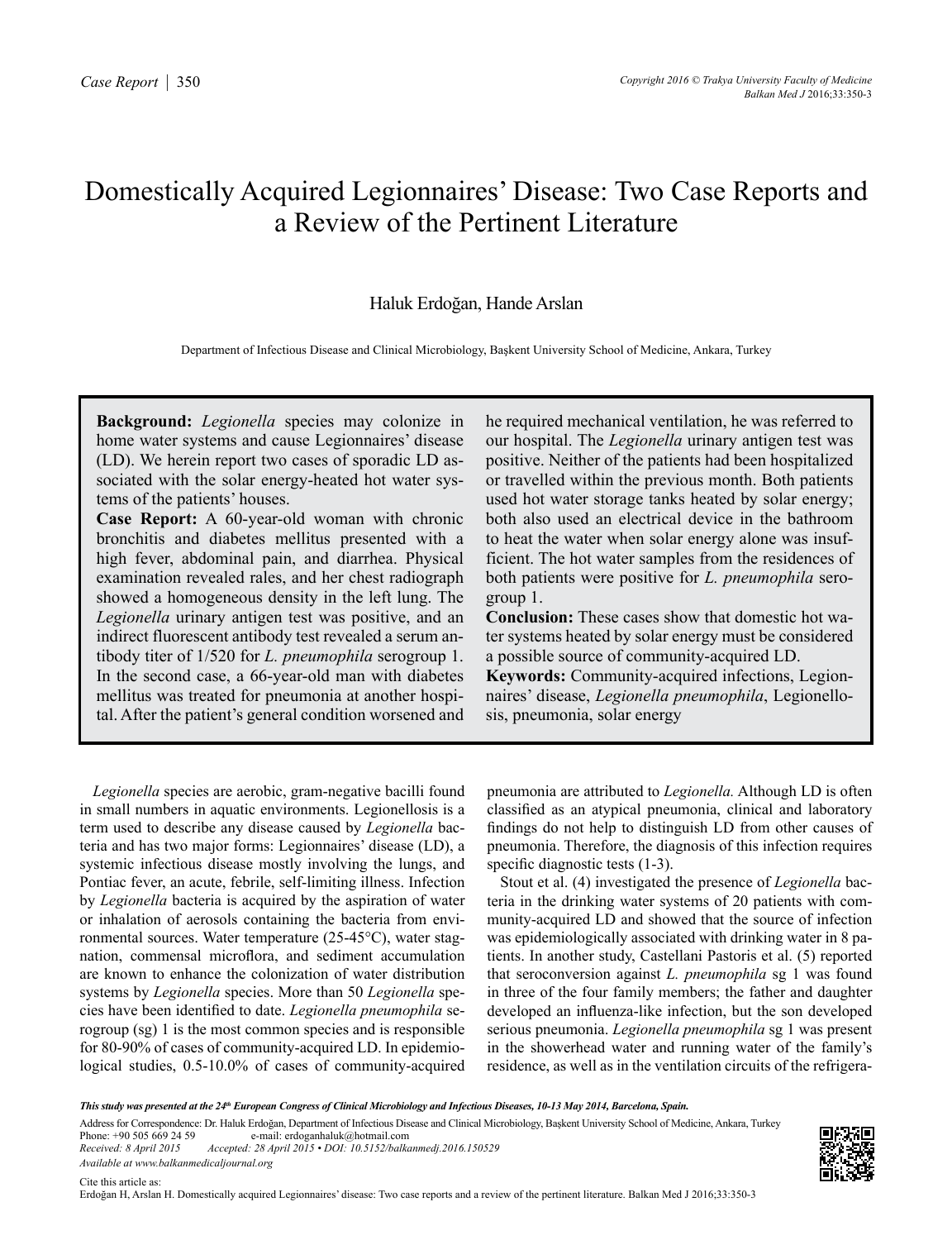tor located in the family's shop. Skogberg et al. (6) isolated *L. pneumophila* sg 6 from a 1-week-old infant with severe pneumonia; the same bacterium was isolated from the domestic water system of the infant's house. The family had been using boiled water as drinking water for the infant, but the infant was bathed twice after birth. These studies show that domestic water systems may be an important source of communityacquired LD. In this paper, we aim to increase the awareness of domestically-acquired LD.

#### **CASE PRESENTATION**

Both patients described in this paper provided written informed consent to publish their cases.

### **Case 1**

A 60-year-old woman presented with a high fever, abdominal pain, diarrhea, nausea, and vomiting; she reported feeling imbalanced while walking, but denied having a cough or the production of sputum. The patient had visited our emergency department with the same complaints 2 days earlier. Her medical history included chronic bronchitis, type 2 diabetes mellitus, coronary artery disease, Hashimoto's thyroiditis, and smoking. She had no travel history during the previous month and had not been recently hospitalized. Her vital signs were as follows: body temperature 39.5°C; heart rate 110 beats/min; blood pressure 110/60 mmHg; and respiratory rate  $26$ /min, with a pO<sub>2</sub> of 91% on normal room air. Physical examination of her lungs revealed crepitant rales in the left basal zone. Her laboratory analysis revealed the following: leukocytosis (15,900/µL); C-reactive protein >320 mg/L; blood urea nitrogen 10 mg/dL; creatinine 0.8 mg/dL; sodium 137 mmol/L; phosphorus 2.2 mg/dL; aspartate aminotransferase 30 U/L; alanine aminotransferase 21 U/L; and creatine phosphokinase 122 U/L. Stool examination revealed leukocytes, but culture was negative for any bacterial pathogens. A chest X-ray revealed an increased density in the basal zone of the left lung (Figure 1). The *Legionella* urinary antigen test (BinaxNOW® *Legionella* Urinary Antigen Card; Alere, Inc., USA) was positive. An indirect fluorescent antibody test (Pasteur Cerba Laboratory, Saint-Ouen-l'Aumône, France, forwarded by Duzen Laboratories, Ankara, Turkey) revealed a serum antibody titer of 1/520 for *L. pneumophila* sg 1. Starting on the day of admission, 500 mg of levofloxacin (Tavanic; Sanofi-Aventis) was administered intravenously every 12 hours. The fever diminished on the fifth day of admission, and the patient was discharged on the seventh day.

The patient lived in an apartment on a site containing two high-rise buildings in Alanya, Turkey. Many of the buildings remained closed for most of the year. The water system used the local city water supply, and hot water was produced by a central solar heating system (Figure 2). When the hot water supply was insufficient, the water was heated in the bath-



**FIG. 1.** Chest radiograph of Patient 1, showing an infiltrate in the left lower zone



**FIG. 2.** Hot water storage tanks supplied by a central solar heating system in the block of Patient 1

room with an electrical heating device (instantaneous water heater). Hot water samples from the solar heating tank and showerhead and cold water samples from the tap were collected in 1000 mL sterile containers after the water had drained for 15 to 30 seconds. The hot water samples were not hot, and free chlorine was not measured. These samples were concentrated by membrane filters with a pore size of 0.2 μm (Sartorius AG, Göttingen, Germany), and heat treatment was used to reduce the numbers of other microorganisms in the samples before spreading the water samples on buffered charcoal yeast extract alpha ( $BCYE-\alpha$ ) agar plates and glycinevancomycin-polymyxin-cycloheximide (GVPC) agar plates. The suspected colonies were identified by a *Legionella* latex agglutination test (DR0800M; Oxoid, UK). Cultures of the hot water samples showed the growth of *L. pneumophila* sg 1; the colony count was 10 to 100 colony-forming units/mL in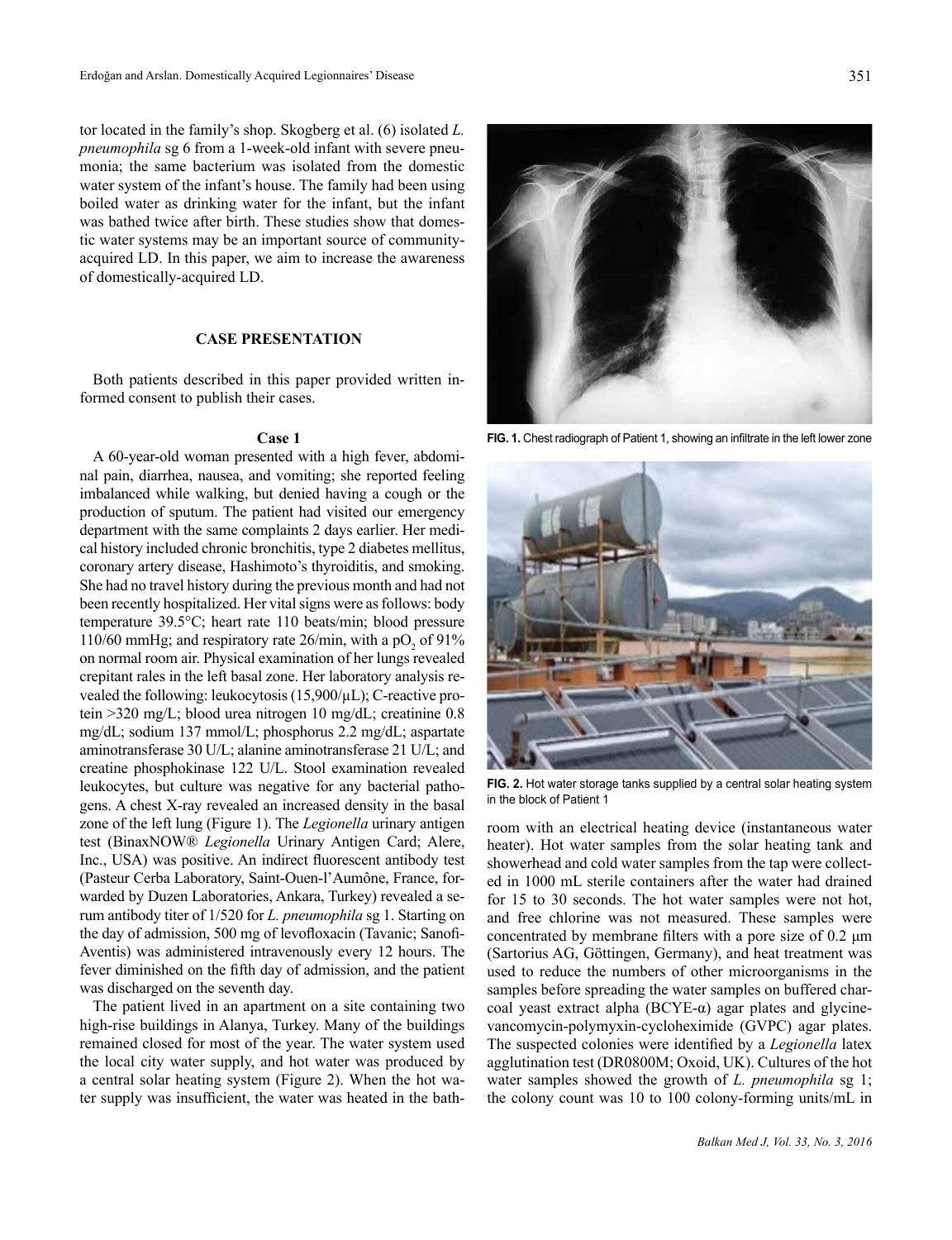these samples. The patient lived with her husband in the same residence; however, he had no symptoms or complaints. After the Antalya County Health Department was informed about this case, *Legionella* decontamination of the building's water system was managed by implementation of hyperchlorination and superheating  $(>60^{\circ}C)$  of the water.

#### **Case 2**

A 66-year-old man with diabetes mellitus was treated for community-acquired pneumonia in a private hospital. The patient was referred to our hospital after failing to respond to beta-lactam antibiotic therapy and developing respiratory insufficiency. He was a smoker, had no travel history, and had not been hospitalized prior to the pneumonia. Physical examination revealed a body temperature of 36°C, pulse rate of 98/min, and blood pressure of 110/70 mmHg. Bilateral lung rales were present. Blood analysis showed the following: leukocytosis  $(27,000/\mu L)$ ; C-reactive protein 220 mg/L; blood urea nitrogen 46 mg/dL; creatinine 1.4 mg/dL; sodium 139 mmol/L; aspartate aminotransferase 84 U/L; and alanine aminotransferase 102 U/L. Sputum analysis of a deep tracheal aspirate revealed 8 to 10 leukocytes and 5 to 6 epithelial cells. Gram staining showed no predominant bacteria, and there was no growth on the sputum culture. The *Legionella* urinary antigen test (BinaxNOW®) was positive, but pneumococcal urine antigen was negative. A posteroanterior chest X-ray revealed diffuse patchy infiltration (Figure 3). Thoracic computed tomography showed bilateral advanced emphysematous changes, irregular parenchymal consolidation of the superior segments of the lower lung lobes, and minimal pleural effusion of the left hemithorax. Intravenous ciprofloxacin at 1200 mg/day (Cipro; Bio Farma) and clarithromycin at 1 g/day (Klacid; Abbott Laboratories) were started. The patient was disconnected from the mechanical ventilator on the  $7<sup>th</sup>$  day and discharged on the  $18<sup>th</sup>$  day of admission.

The patient lived in a rental house in Anamur, Turkey and was using the local city water supply as the water source. The hot water was supplied by a solar heating system and the tank on the roof of the building, both of which were older than 10 years in age (Figure 4). When solar energy was insufficient, an instantaneous electrical water heater in the bathroom was used to heat the water. Hot water samples were taken from the tank, the solar heating system running to the bathroom and the showerhead, as well as cold water samples from the tap, for culture. The hot water samples were not hot, and free chlorine was not measured. In all water samples except the cold water sample, *L. pneumophila* sg 1 was isolated. The colony count was 10 to 100 colony-forming units/mL. The patient lived with his wife in the house; however, she had no symptoms or complaints. The old tank and solar heating systems were replaced with new ones after this case.

#### **DISCUSSION**

These two case reports show that community-acquired LD can easily be overlooked. Therefore, clinicians should be



**FIG. 3.** Chest radiograph of Patient 2, showing patchy, bilateral pulmonary infiltrates



**FIG. 4.** The old solar heating systems in the house of Patient 2

aware of LD in patients with community-acquired pneumonia with the presence of extra pulmonary involvement and those with risk factors for LD. Both of our patients had risk factors such as an underlying chronic illness, smoking, and older age. In patients with no history of recent hospitalization or travel, the domestic water system must be considered the source of infection in patients with LD.

The infective dose of *Legionella* in humans is unknown. The environmental concentration of *Legionella* might vary according to sampling and analytical techniques. Moreover, protozoa have been shown to release vesicles containing nu-